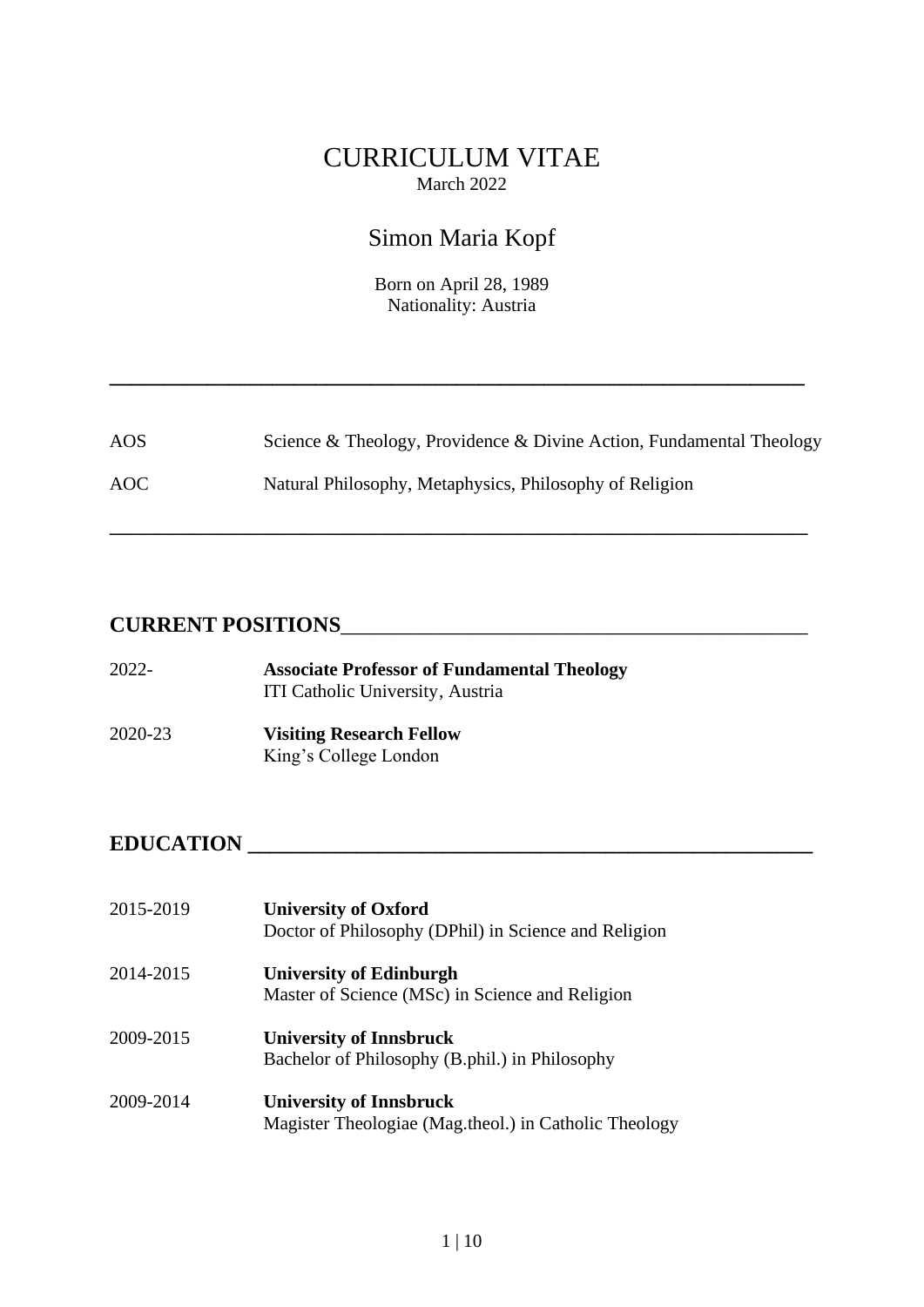## **PUBLICATIONS \_\_\_\_\_\_\_\_\_\_\_\_\_\_\_\_\_\_\_\_\_\_\_\_\_\_\_\_\_\_\_\_\_\_\_\_\_\_\_\_\_\_\_\_\_\_\_\_\_**

#### MONOGRAPHS

#### Forthcoming 2023 **Reframing Providence: New Perspectives from Aquinas on the Divine Action Debate**. Oxford: Oxford University Press.

The divine action debate is a controversy about the essential characteristics and possibility of God's action in the world that sparked in the late 1950s. Within this debate it has become a commonplace that action terms are key to conceiving God's providence. The aim of the debate, at least in recent years, has been to defend a form of divine action that goes beyond creation and conservation and is hence part of the doctrine of providence, that is, God's care and guidance of the created and sustained world. In fact, the controversy presupposes two principles: (i) divine action is best modelled on human action, wherefore the philosophy of action and action terms have gained theological significance; and (ii) providence is conceptualised in terms of divine action, if only implicitly at times. On this common view, which I shall call 'actionistic', then, providence is, at its core, a specific form of action.

The challenge for the 'actionistic' approach is to find room for God to act in nature, which appears to be fully accounted for by natural causes – like a block of cheese without holes, the world seems to lack space for anything but natural causation. Yet this search for metaphysical space is, I shall argue, a questionable import from the philosophy of human action. Just as human (libertarian) free action presupposes causal indeterminism – the thesis that some events are not fully determined by antecedent causes –, so, too, divine action in the world is said to presuppose causal indeterminism. Metaphorically speaking, the idea is that all one needs is a change of cheese, from a block of cheese without holes to one with lots of holes. Accordingly, the openness of the causal nexus has become the condition of possibility of divine action in the world, and the theological debate has turned into a scientific controversy about determinism, where science is the arbiter of divine action.

This monograph offers a new approach to conceiving divine action and providence. In contrast to the 'actionistic' model, I challenge the assumption that the concept of action best conceptualises divine providence, and propose human providence, or foresight, as an alternative. To this end, the book explores Thomas Aquinas' understanding of providence, which is modelled on prudence rather than action. Prudence is the virtue of ordering means to ends, with providence, or foresight, being an integral part anticipating the future, wherefore the resulting doctrine of divine providence is essentially about God's ordering of creatures to their ends. Metaphorically speaking, providence is then not so much about a guide intervening and redirecting the course of events on a day-to-day basis. Rather, it concerns the wise planning and ordering of the ones cared-for to appropriate ends.

#### EDITED VOLUMES

2021 **Divine and Human Providence: Philosophical, Psychological and Theological Approaches**. Edited with Ignacio Silva Routledge Science and Religion Series London: Routledge, 2021.

> Spanish translation: **La Providencia Humana Y Divina: Aproximaciones desde lla filosophía, la psicología y la teología**. Edited with Ignacio Silva Rosario: Ediciones Logos, 2021.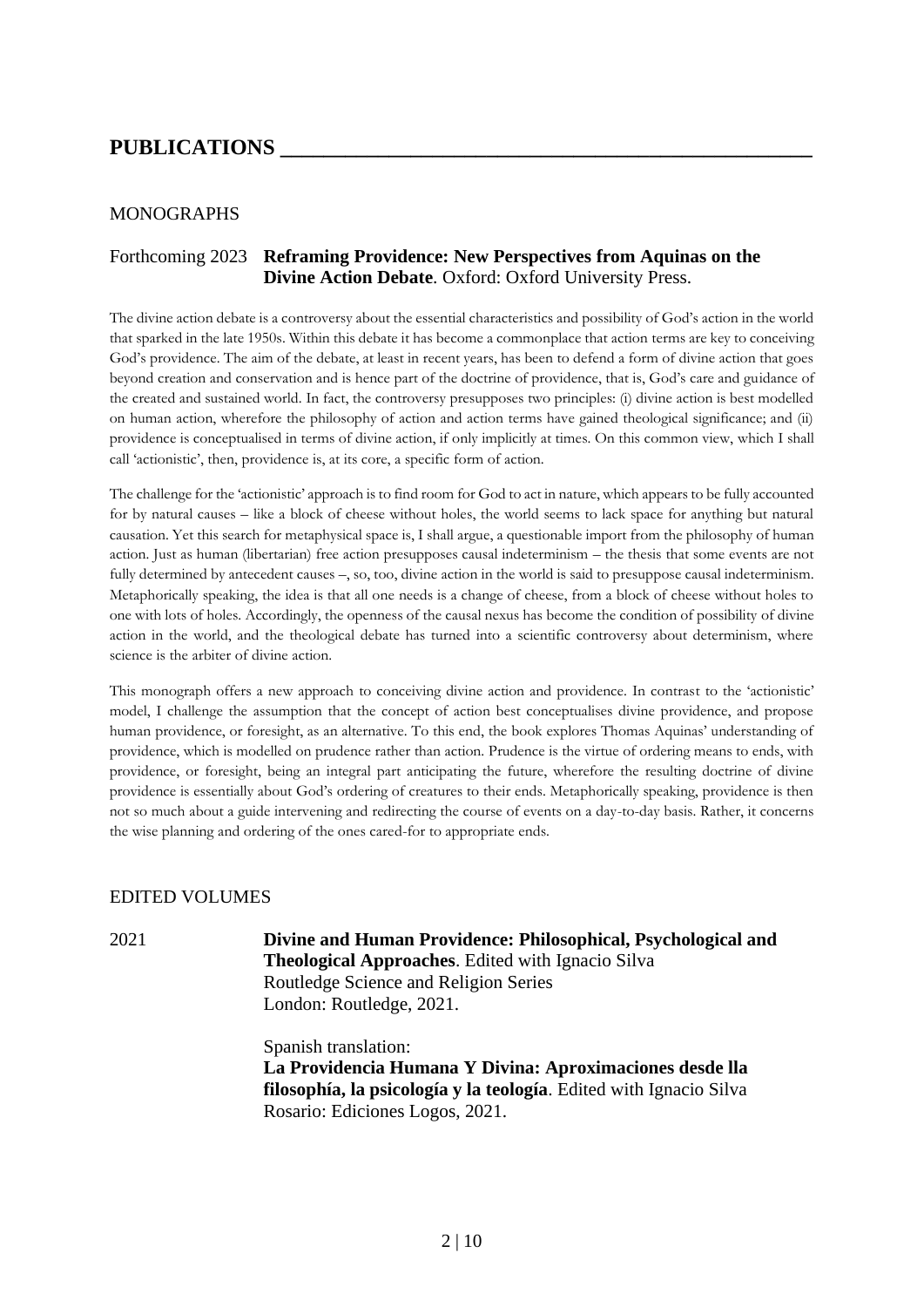## ARTICLES (peer-reviewed)

| 2022 | "Theological Sophistry"? Does the Notion of Creation Need Revision?<br><i>Theology and Science</i> (forthcoming)                                                                                                                                                                                                    |
|------|---------------------------------------------------------------------------------------------------------------------------------------------------------------------------------------------------------------------------------------------------------------------------------------------------------------------|
| 2021 | Vorsehung bei Gott und Mensch: Ein Vorschlag zur aktuellen<br>Debatte über Gottes Vorsehung und Handeln<br>[Providence in God and Man: A Proposal for the Contemporary Debate<br>on God's Providence and Action<br>Zeitschrift für Theologie und Philosophie 143:2 (2021): 184-211<br>DOI: 10.35070/ztp.v143i2.3636 |
| 2019 | A Problem for Dialogue: Can World-Views be Rational?<br>New Blackfriars 100:1087 (2019): 284-298<br>DOI: 10.1111/nbfr.12328                                                                                                                                                                                         |
| 2017 | <b>Karl Rahner on Science and Theology</b><br>Philosophy and Theology 29:2 (2017): 313-339<br>DOI: 10.5840/philtheol201781482                                                                                                                                                                                       |

## BOOK CHAPTERS

| 2021 | <b>Teleology, Providence, and Powers.</b> In Neo-Aristotelian Metaphysics<br>and the Theology of Nature, 383-402. Edited by William Simpson,<br>Robert Koons, and James Orr. London: Routledge, 2021.                                                                                                                   |
|------|-------------------------------------------------------------------------------------------------------------------------------------------------------------------------------------------------------------------------------------------------------------------------------------------------------------------------|
|      | <b>Providence in the Summa Halensis: Between Authority and</b><br><b>Innovation.</b> In The Legacy of Early Franciscan Thought, 89-110.<br>Edited by Lydia Schumacher. Veröffentlichungen des Grabmann-<br>Institutes zur Erforschung der mittelalterlichen Theologie und<br>Philosophie, 67. Berlin: De Gruyter, 2021. |
|      | <b>Introduction</b> (with Ignacio Silva)<br>In Divine and Human Providence: Philosophical, Psychological and<br><i>Theological Approaches, 1-13. Edited by Ignacio Silva and Simon Maria</i><br>Kopf. London: Routledge, 2021.                                                                                          |
|      | Introducción (with Ignacio Silva). In La providencia humana y divina<br>aproximaciones desde la filosofía, la psicología y la teología, 9-31.<br>Edited by Ignacio Silva and Simon Maria Kopf. Rosario: Ediciones<br>Logos, 2021.                                                                                       |
| 2020 | A Guide to Citing the Summa Halensis (with Lydia Schumacher)<br>In The Summa Halensis: Sources and Context, ix-x. Edited by Lydia<br>Schumacher. Veröffentlichungen des Grabmann-Institutes zur<br>Erforschung der mittelalterlichen Theologie und Philosophie, 65.<br>Berlin: De Gruyter, 2020.                        |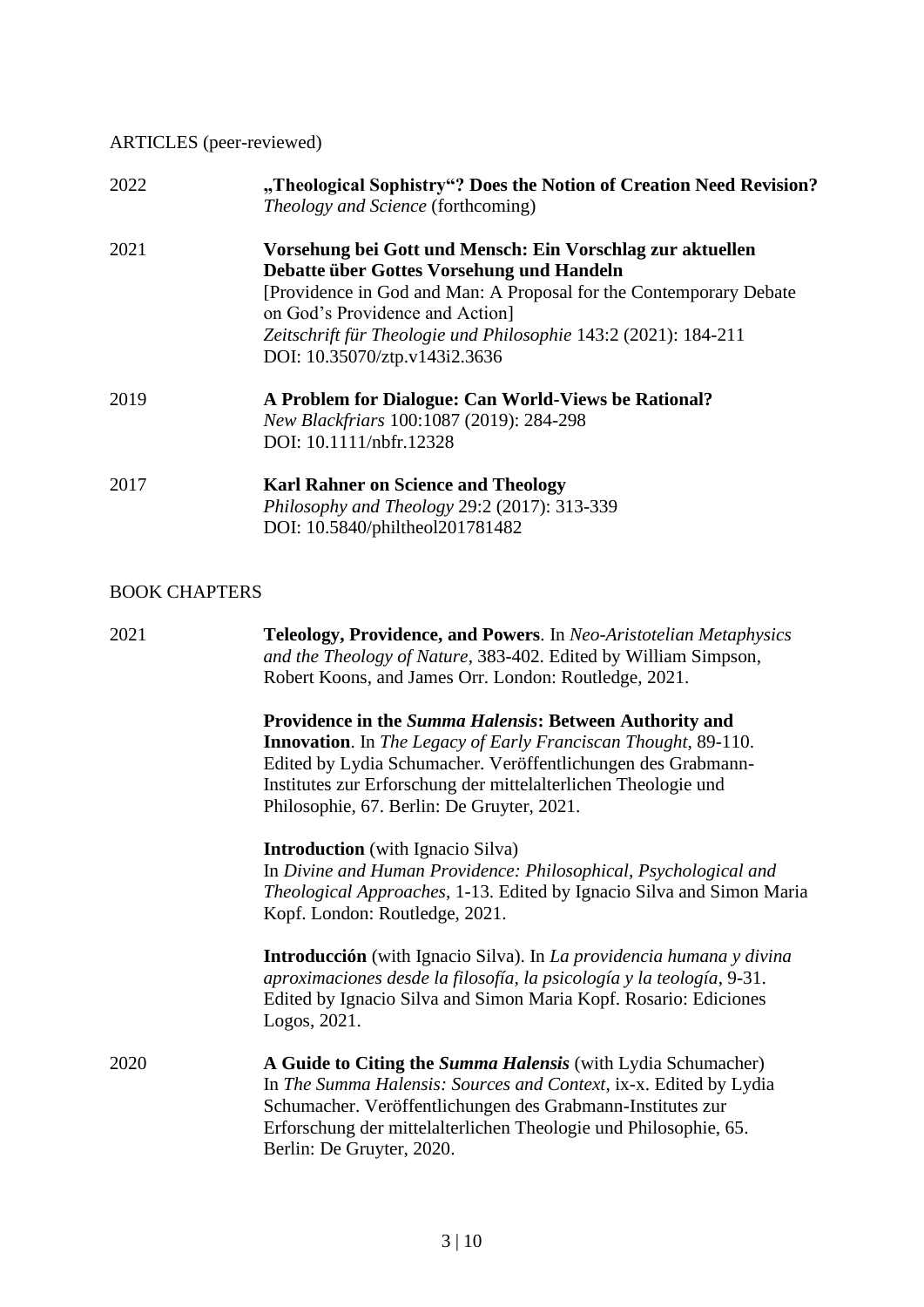Reprinted in *The Summa Halensis: Doctrines and Debates*, ix-x. Edited by Lydia Schumacher. Veröffentlichungen des Grabmann-Institutes zur Erforschung der mittelalterlichen Theologie und Philosophie, 66. Berlin: De Gruyter, 2020.

Reprinted in *The Legacy of Early Franciscan Thought*, xi-xii. Edited by Lydia Schumacher. Veröffentlichungen des Grabmann-Institutes zur Erforschung der mittelalterlichen Theologie und Philosophie, 67. Berlin: De Gruyter, 2021.

## **PREVIOUS POSITIONS \_\_\_\_\_\_\_\_\_\_\_\_\_\_\_\_\_\_\_\_\_\_\_\_\_\_\_\_\_\_\_\_\_\_\_\_\_\_\_\_\_\_**

*Academic*

| 2021-2022 | <b>Principal Investigator</b><br>"A Virtue-Based Approach to Providence: Bridging the Analytic/<br>Continental Divide in the Central-European Divine Action Debate"<br>Humboldt University of Berlin |
|-----------|------------------------------------------------------------------------------------------------------------------------------------------------------------------------------------------------------|
| 2019-2022 | <b>Visiting Lecturer in Philosophy</b><br>International Theological Institute, Austria                                                                                                               |
| 2018-2020 | <b>Research Fellow</b><br>Templeton Project "Human and Divine Providence"; PI: Dr Ignacio Silva<br>Universidad Austral                                                                               |
| 2017-2019 | <b>Research Assistant</b><br>ERC Project "Authority and Innovation in Early Franciscan Thought (c.<br>1220-45)", PI: Dr Lydia Schumacher<br>King's College London                                    |
| Ecclesial |                                                                                                                                                                                                      |
| 2021-2022 | <b>Zukunftswerkstatt Innsbruck</b> , Diocese Innsbruck, Austria (part-time)                                                                                                                          |
| 2019-2021 | School and University Chaplain, Catholic Church Vorarlberg, Austria<br>$(1st$ year full-time, then part-time)                                                                                        |

## **TEACHING EXPERIENCE \_\_\_\_\_\_\_\_\_\_\_\_\_\_\_\_\_\_\_\_\_\_\_\_\_\_\_\_\_\_\_\_\_\_\_\_\_\_\_**

| 2019- | <b>ITI Catholic University</b> (formerly International Theological Institute) |
|-------|-------------------------------------------------------------------------------|
|       | "The One God I: Existence and Attributes of God", 6 ECTS (2019)               |
|       | "Natural Philosophy II: Motion and Order", 6 ECTS (2020)                      |
|       | "The One God I: Existence and Attributes of God", 6 ECTS (2020)               |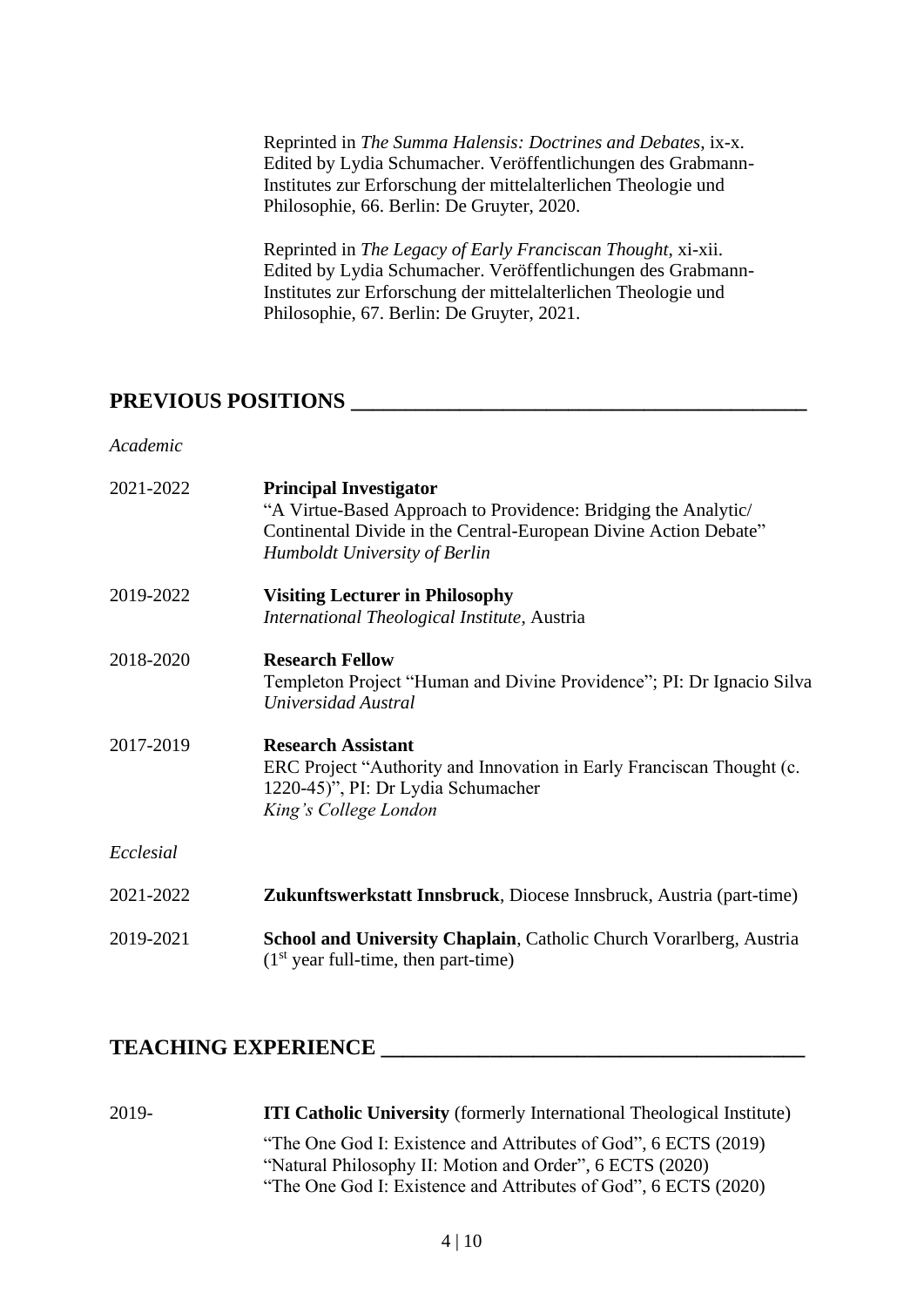| 2017 | <b>University of Oxford</b>                                                                                                                                                                                                                                                                                                                           |
|------|-------------------------------------------------------------------------------------------------------------------------------------------------------------------------------------------------------------------------------------------------------------------------------------------------------------------------------------------------------|
|      | "The One God I: Existence and Attributes of God", 6 ECTS (2021)<br>"Metaphysics II", 6 ECTS (2021)<br>"Natural Philosophy II: Motion and Order", 6 ECTS (2022)<br>"Ethics and Politics II: Modern Moral and Political Theory", 6 ECTS<br>(2022)<br>"Anthropology I: Philosophical and Theological Perspectives on the<br>Human Person", 6 ECTS (2022) |
|      | "Metaphysics II", 6 ECTS (2020)<br>"Natural Philosophy II: Motion and Order", 6 ECTS (2021)                                                                                                                                                                                                                                                           |

*Graduate Teaching Training Scheme*; mentor: Dr Darren Sarisky Revision class for Dogmatics FHS paper 5 "God, Christ, and Salvation"

## **CONFERENCE AND WORKSHOP ORGANISATION \_\_\_\_\_\_\_\_\_\_\_\_\_\_\_\_**

#### 2021 **Divine Action Workshop**

*Workshop* (online due to Covid-19), November 19, 2021 Keynote speakers: Harm Goris, Mariusz Tabaczek, Johannes Grössl Humboldt University of Berlin

**Vorsehung und Handeln Gottes aus Analytischer und Kontinentaler Perspektive: Versuch eines Brückenschlags in der deutschen Debatte** [Providence and Divine Action from an Analytic and Continental Perspective: Bridging the Gap in the German Debate] *Conference* (online due to Covid-19), October 22-23, 2021 Speakers: Klaus von Stosch, Barbara Hallensleben, Thomas Schärtl-Trendel, Georg Essen, Georg Gasser, Sarah Rosenhauer, Oliver Wintzek, Reinhold Bernhardt, Simon Maria Kopf, Johannes Grössl, Christine Büchner, Bruno Niederbacher Humboldt University of Berlin

## **LECTURES, TALKS, AND PRESENTATIONS \_\_\_\_\_\_\_\_\_\_\_\_\_\_\_\_\_\_\_\_\_\_\_**

#### 2021 **Providence and Divine Action: On Conceptualising the Doctrine of Providence**

*Conference* "La provvidenza di Dio e il destino dell'uomo: Prospettive della filosofia analitica e continentale", November 11-12, 2021 Convegno dell'Associazione Italiana di Filosofia della Religione (AIFR) Fondazione Centro studi filosofici di Gallarate Gregorian University, Rome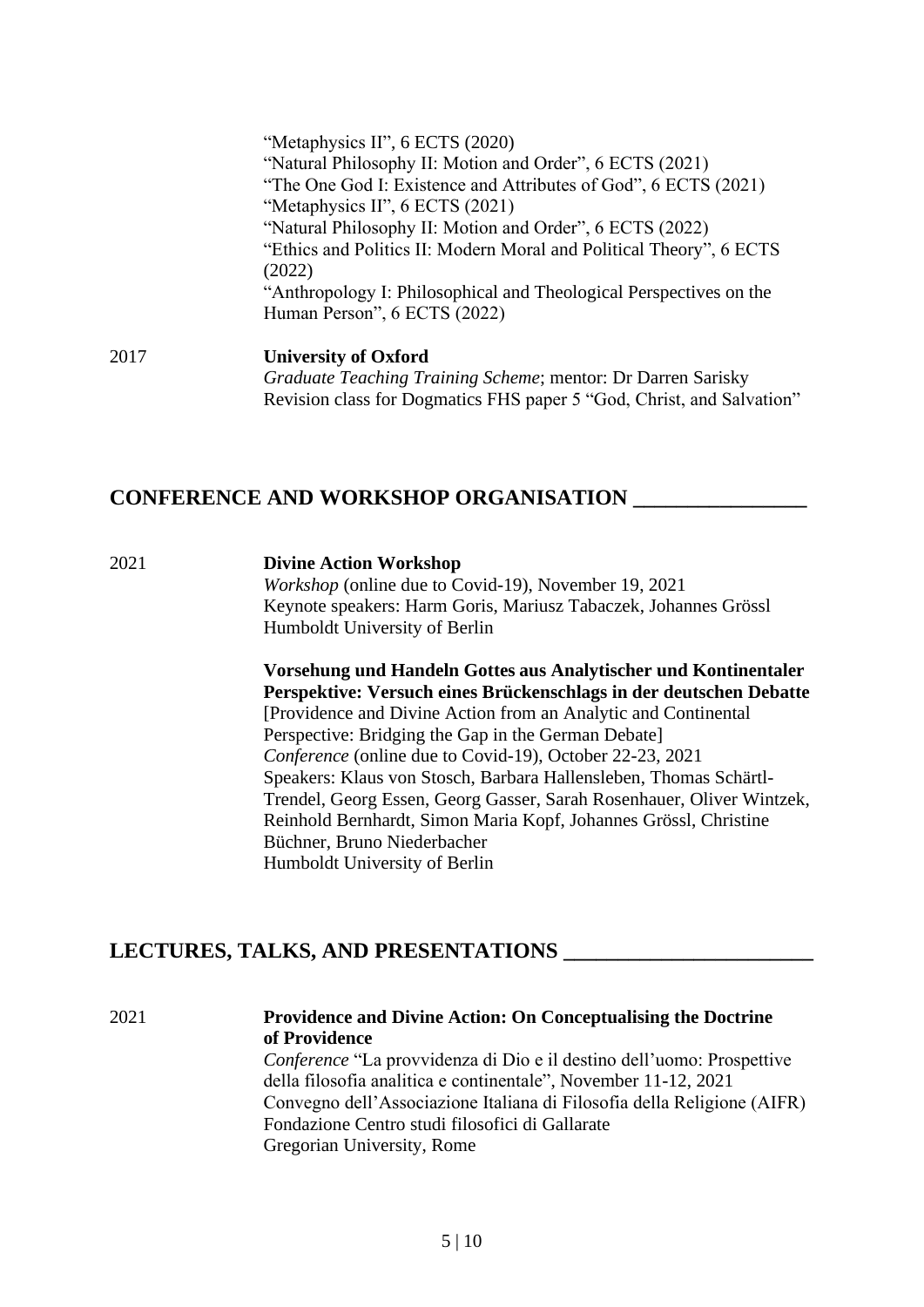|      | Menschliche Vorsehung als Teil der Tugend der Klugheit:<br>Eine Analogie für die göttliche Vorsehung?<br>Conference (online due to Covid-19): "Vorsehung und Handeln Gottes<br>aus Analytischer und Kontinentaler Perspektive: Versuch eines<br>Brückenschlags in der deutschen Debatte", October 22-23, 2021<br>Humboldt University of Berlin                                                       |
|------|------------------------------------------------------------------------------------------------------------------------------------------------------------------------------------------------------------------------------------------------------------------------------------------------------------------------------------------------------------------------------------------------------|
| 2020 | Providence in the Summa Halensis: Between Authority and<br><b>Innovation</b>                                                                                                                                                                                                                                                                                                                         |
|      | Conference (online due to Covid-19): "13th Century English Franciscan<br>Thought", July 24/31 & August 7/14, 2020, King's College London, UK<br>https://www.youtube.com/watch?v=4I9MA11YPMQ                                                                                                                                                                                                          |
|      | The Goal-Directedness of Evolution:<br><b>Thomistic Perspectives on a Controversial Question</b><br>Aquinas Seminar, Hilary Term 2020: "Evolution and Human Origin:<br>Theological and Philosophical Reflections", January 30, 2020<br>The Aquinas Institute, Blackfriars Hall, University of Oxford<br>https://soundcloud.com/aquinasinstitute/the-goal-directedness-of-<br>evolution-dr-simon-kopf |
| 2019 | Two Ways of Approaching Providence: Foresight and Action<br>Colin Gunton Day 2019, May 8, 2019, King's College London                                                                                                                                                                                                                                                                                |
| 2018 | Communion and Stewardship (2004): On Saint Thomas Aquinas and<br>the Compatibility of Providence and Contingency in Evolution<br>Thursday Lecture, October 4, 2018<br>International Theological Institute, Trumau                                                                                                                                                                                    |
|      | God's Involvement in Creaturely Action: Physical Premotion,<br><b>Aristotelian Premotion, or a Dimension of Creation-Conservation?</b><br>Aquinas Seminar, Hilary Term 2018: "God and the Metaphysics of<br>Human Action", February 2, 2018<br>The Aquinas Institute, Blackfriars Hall, University of Oxford<br>https://www.youtube.com/watch?v=FXpEh0nkL30                                          |
|      | The Will of God: On the Relevance of the Changing Role of the<br>Divine Will in Thomas Aquinas' Doctrine of Providence<br>ERC Early Career Workshop: "Medieval Intellectual History", May 3,<br>2018, All Souls College, University of Oxford                                                                                                                                                        |
| 2016 | <b>Can Natural Causation also be Special Divine Action?</b><br>The Role of Appetites in the Realisation of Providential Ends<br>AAR Symposium: "Special Divine Action", November 18, 2016<br>San Antonio, Texas                                                                                                                                                                                      |
|      | <b>Divine Action and Natural Teleology:</b><br><b>Thomas Aquinas and the Contemporary Debate</b><br>Summer School: "The Challenge of Natural Teleology", June 29, 2016<br>University of Groningen                                                                                                                                                                                                    |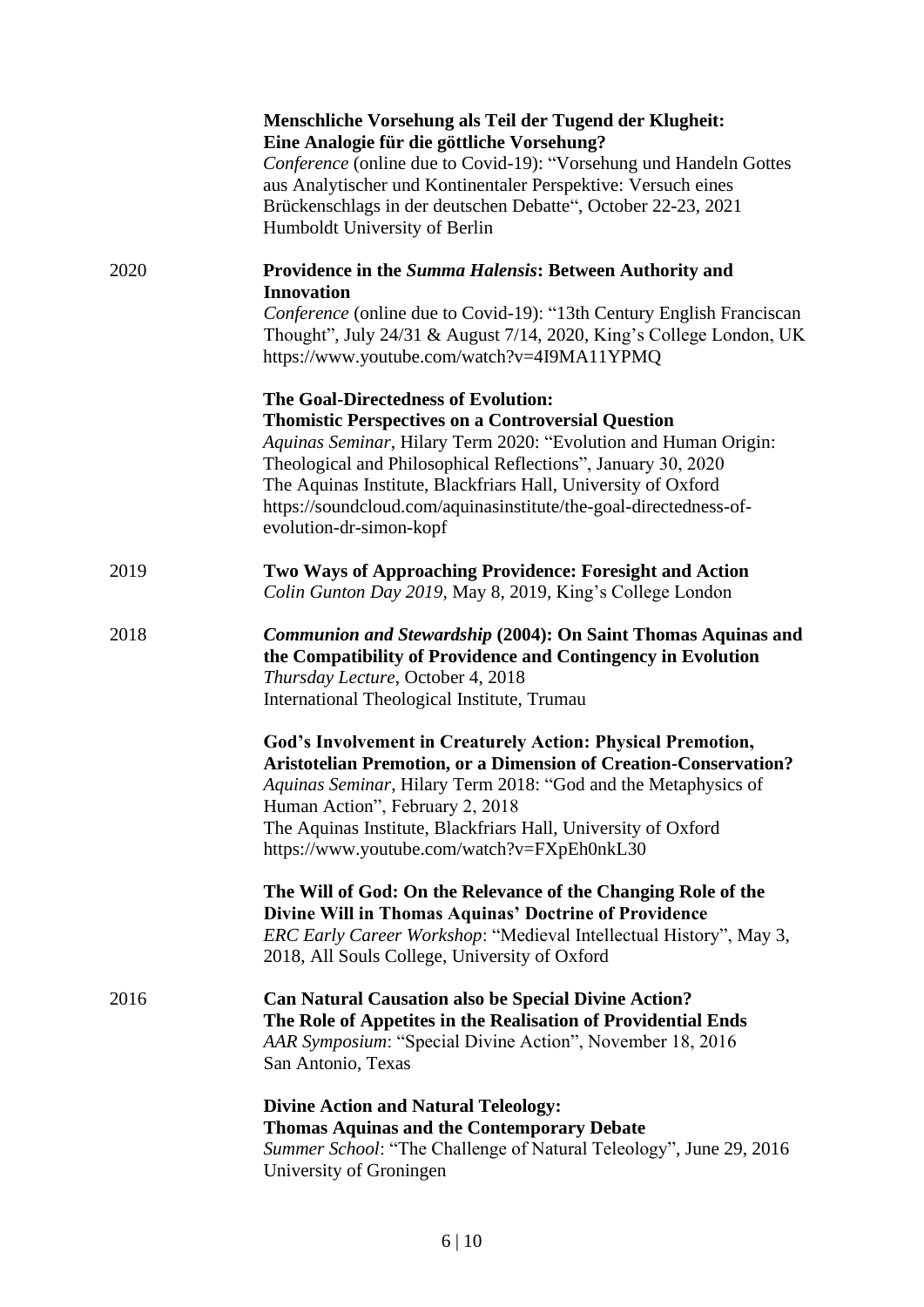# **CONFERENCE PARTICIPATION\_\_\_\_\_\_\_\_\_\_\_\_\_\_\_\_\_\_\_\_\_\_\_\_\_\_\_\_\_\_\_\_\_\_**

| 2022 | <b>SET Summer Session 2022</b><br>Seminar, May 21-27, 2022<br><b>SET Foundations, San Diego, USA</b>                                                                                                                                        |
|------|---------------------------------------------------------------------------------------------------------------------------------------------------------------------------------------------------------------------------------------------|
| 2021 | <b>Divine Action Workshop</b><br>Workshop (online due to Covid-19), November 19, 2021<br>Humboldt University of Berlin<br>Reply to Harm Goris                                                                                               |
|      | La provvidenza di Dio e il destino dell'uomo: Prospettive della<br>filosofia analitica e continentale<br>AIFR Conference, November 11-12, 2021<br>Gregorian University, Italy                                                               |
|      | <b>Thomistic Evolution Workshop</b><br>Workshop, October 15-16, 2021<br>Aquinas Institute, Blackfriars Hall, University of Oxford, UK                                                                                                       |
|      | Vorsehung und Handeln Gottes aus Analytischer und Kontinentaler<br>Perspektive: Versuch eines Brückenschlags in der deutschen Debatte<br>Conference (online due to Covid-19), October 22-23, 2021<br>Humboldt University of Berlin, Germany |
| 2020 | 13th Century English Franciscan Thought<br>Conference (online due to Covid-19), July 24/31 & August 7/14, 2020<br>King's College London, UK                                                                                                 |
| 2019 | <b>Knowledge and Science in the Middle Ages</b><br>Workshop, April 12, 2019<br>Max Planck Institute for the History of Science, Berlin, Germany                                                                                             |
| 2018 | <b>Human and Divine Providence</b><br>International Symposium, September 17-19, 2018<br>Austral University, Pilar, Argentina                                                                                                                |
|      | The Summa Halensis: Doctrines and Debates<br>Conference, April 13-15, 2018<br>All Souls College, Oxford, UK                                                                                                                                 |
|      | <b>Medieval Intellectual History</b><br>ERC Early Career Workshop, March 22-23, 2018<br>All Souls College, Oxford, UK                                                                                                                       |
| 2017 | <b>Theology between Information and Language</b><br>FORE/Las Casas One Day Expert Seminar, November 2, 2017<br>Blackfriars Hall, Oxford, UK                                                                                                 |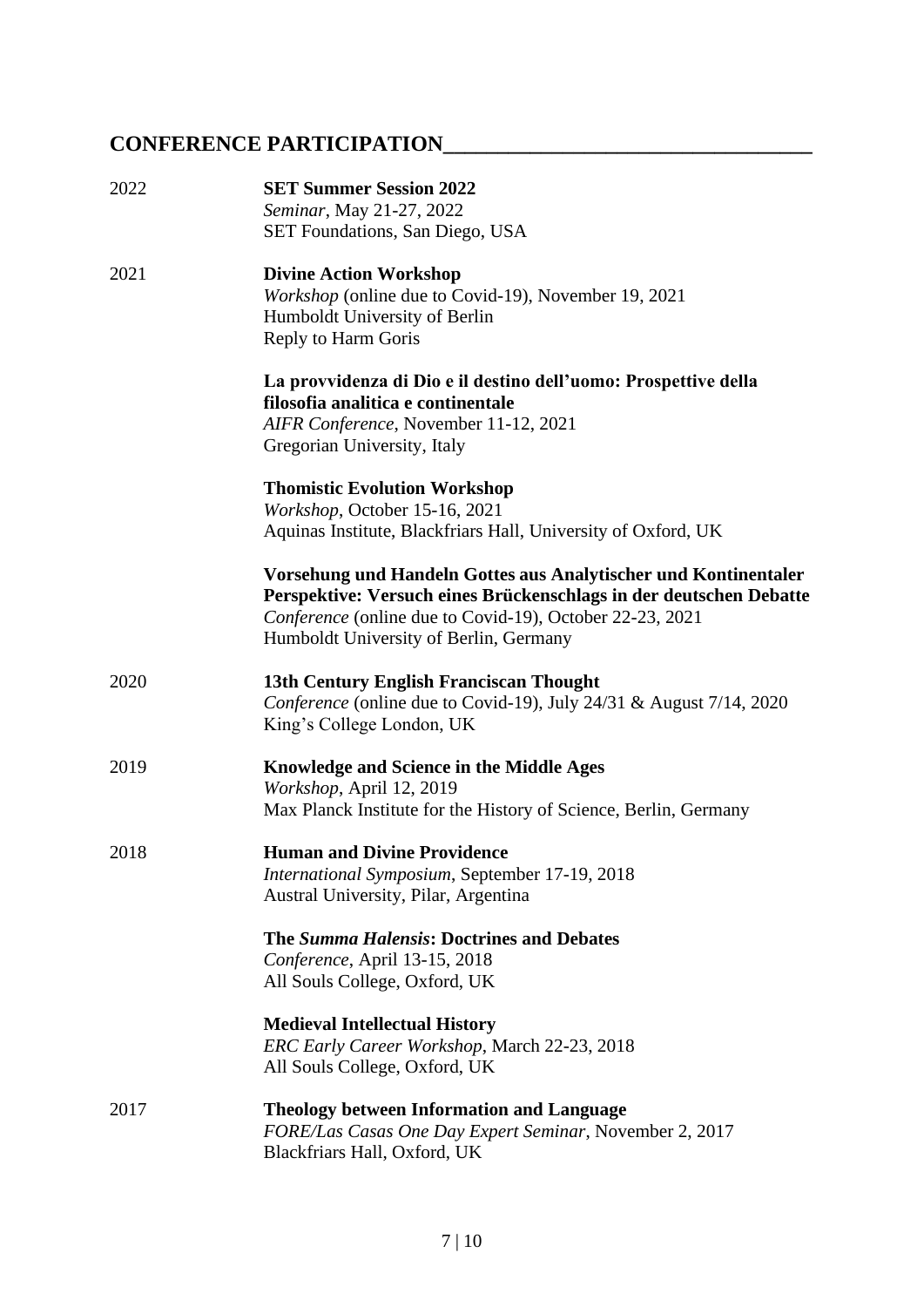| Conference, July 19-22, 2017, Ian Ramsey Centre and International<br>Society for Science and Religion, St Anne's College, Oxford, UK                                                                 |
|------------------------------------------------------------------------------------------------------------------------------------------------------------------------------------------------------|
| The Thomistic Institute, Washington, DC, Newburgh, New York, US                                                                                                                                      |
| The Theology of Evolution: Convergent, Contingent or Directed?                                                                                                                                       |
|                                                                                                                                                                                                      |
|                                                                                                                                                                                                      |
|                                                                                                                                                                                                      |
|                                                                                                                                                                                                      |
| The Challenge of Natural Teleology: Final Causes from Aristotle to                                                                                                                                   |
| Faculty of Philosophy, University of Groningen, Netherlands                                                                                                                                          |
| De Bono et Ente: Metaethics: Semantics and Ontology of the Good<br>42th International Study Week, June 2-8, 2016, CHERTA - Center of<br>Research and Advanced Studies in Thomas Aquinas, Rome, Italy |
| The Uniformity of Nature: Natural Laws, Natural Powers, or Divine                                                                                                                                    |
|                                                                                                                                                                                                      |
| John Henry Kardinal Newman in der Glaubensgeschichte<br>Conference, October 3-5, 2013, Internationale Deutsche Newman-                                                                               |
|                                                                                                                                                                                                      |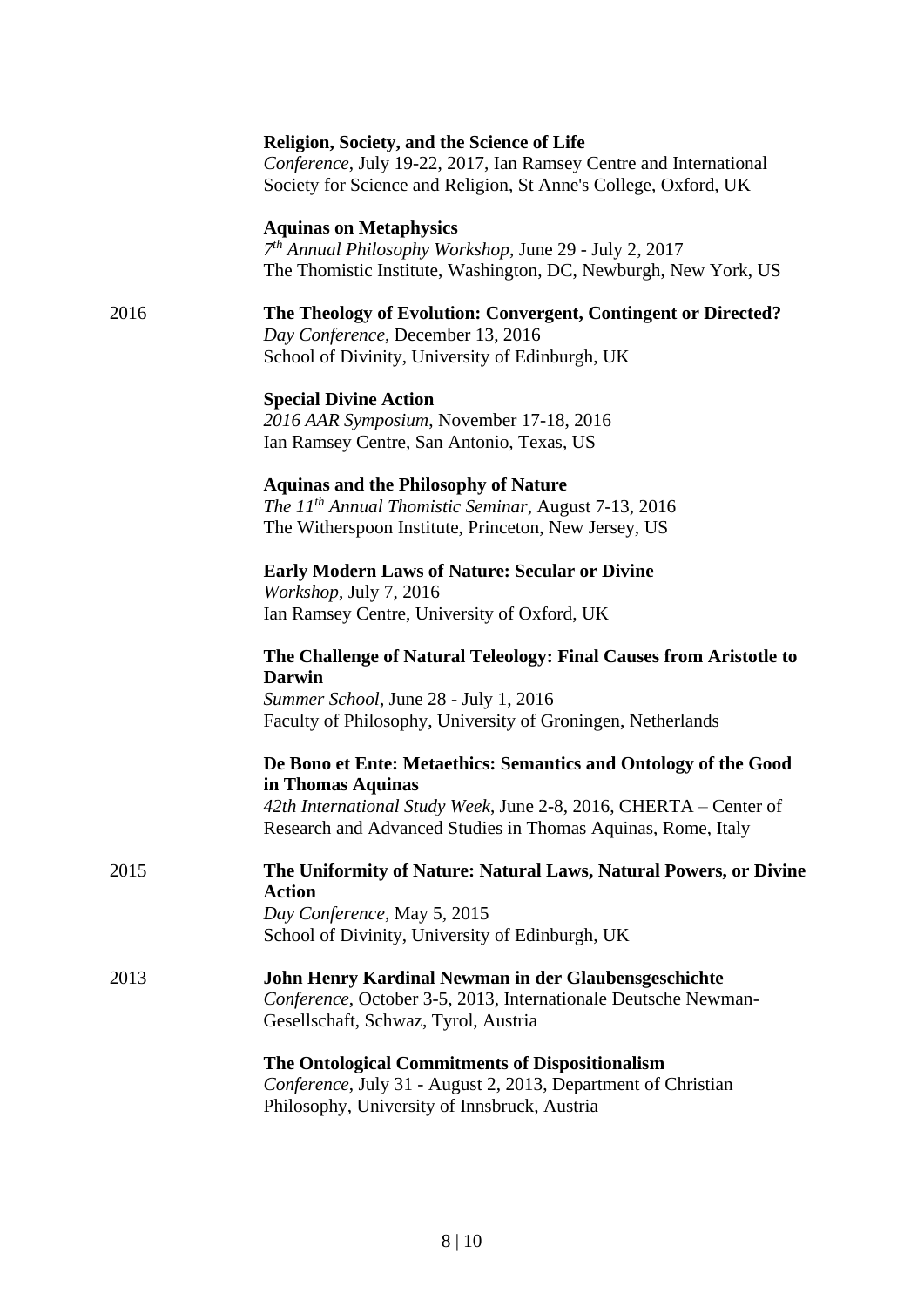## **DISSERTATIONS \_\_\_\_\_\_\_\_\_\_\_\_\_\_\_\_\_\_\_\_\_\_\_\_\_\_\_\_\_\_\_\_\_\_\_\_\_\_\_\_\_\_\_\_\_\_\_\_**

| 2019 | <b>Divine Providence and Natural Contingency:</b><br><b>New Perspectives from Aquinas on the Divine Action Debate</b><br>DPhil thesis (University of Oxford, 358 pages); pass with no corrections<br>Supervisors: Dr Ignacio Silva, Dr Andrew Pinsent<br>Committee members: Prof Alister McGrath, Prof Bruno Niederbacher SJ |
|------|------------------------------------------------------------------------------------------------------------------------------------------------------------------------------------------------------------------------------------------------------------------------------------------------------------------------------|
| 2015 | How does Karl Rahner conceive of the Relationship between<br><b>Theology and the Sciences?</b><br>MSc thesis (University of Edinburgh, 40 pages); with distinction<br>Supervisor: Dr Lydia Schumacher                                                                                                                        |
| 2015 | Zum Prinzip "Impossibile est desiderium naturale esse inane":<br>Eine Auseinandersetzung mit Walter Brugger<br>B.phil. thesis (University of Innsbruck, 40 pages)<br>Supervisor: Prof Edmund Runggaldier SJ                                                                                                                  |
| 2014 | Menschenrecht ohne moralische Begründung? Eine Orientierung<br>B.phil. thesis (University of Innsbruck, 35 pages)<br>Supervisor: Prof Bruno Niederbacher SJ                                                                                                                                                                  |
| 2014 | Zur Rationalität "theistischer" Weltanschauungen angesichts der<br>Erfahrung der Absurdität: Eine philosophisch-theologische<br>Auseinandersetzung mit Albert Camus und dem Absurden<br>Mag.theol. thesis (University of Innsbruck, 175 pages)<br>Supervisor: Prof Roman Siebenrock                                          |

# **GRANTS AND FELLOWSHIPS \_\_\_\_\_\_\_\_\_\_\_\_\_\_\_\_\_\_\_\_\_\_\_\_\_\_\_\_\_\_\_\_\_\_\_\_**

| 2021-2022 | <b>Templeton Subgrant "A Virtue-Based Approach to Providence:</b><br>Bridging the Analytic/Continental Divide in the Central-European<br><b>Divine Action Debate"</b> , as part of the scheme "New Horizons for<br>Science and Religion in Central and Eastern Europe"<br>15k, Ian Ramsey Centre for Science and Religion, Templeton Foundation<br>10k, Zentralinstitut für Katholische Theologie, Humboldt University of Berlin |
|-----------|----------------------------------------------------------------------------------------------------------------------------------------------------------------------------------------------------------------------------------------------------------------------------------------------------------------------------------------------------------------------------------------------------------------------------------|
| 2018      | <b>Denyer and Johnson Fund</b><br>Additional funding for on-course students, University of Oxford                                                                                                                                                                                                                                                                                                                                |
| 2015-2018 | <b>Higher Studies Trust Funded Studentship Linked to the Idreos</b><br><b>Professorship of Science and Religion</b><br>Three-year fully-funded studentship, University of Oxford                                                                                                                                                                                                                                                 |